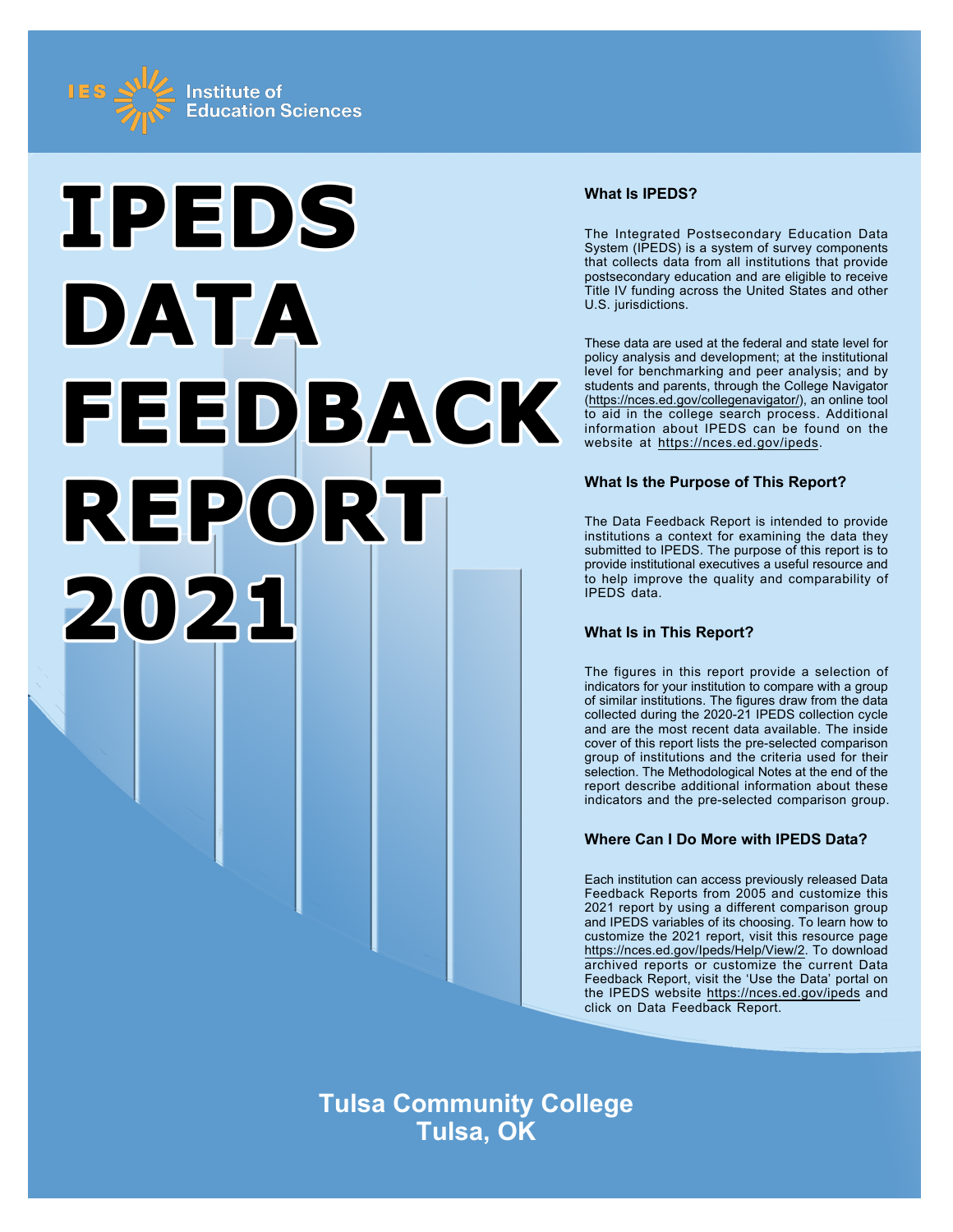# **COMPARISON GROUP**

Comparison group data are included to provide a context for interpreting your institution's indicators. If your institution did not define a custom comparison group for this report by July 15, 2021 NCES selected a comparison group for you. (In this case, the characteristics used to define the comparison group appears below.) The customized Data Feedback Report function available at https://nces.ed.gov/ipeds/use-the-data/ can be used to reproduce the figures in this report using different peer groups.

The custom comparison group chosen by Tulsa Community College includes the following 29 institutions:

- Anne Arundel Community College (Arnold, MD)
- Bergen Community College (Paramus, NJ)
- Bunker Hill Community College (Boston, MA)
- Central Piedmont Community College (Charlotte, NC)
- Central Texas College (Killeen, TX)
- Chaffey College (Rancho Cucamonga, CA)
- College of the Canyons (Santa Clarita, CA)
- Community College of Allegheny County (Pittsburgh, PA)
- Community College of Baltimore County (Baltimore, MD)
- Community College of Philadelphia (Philadelphia, PA)
- Delgado Community College (New Orleans, LA)
- Erie Community College (Buffalo, NY)
- Front Range Community College (Westminster, CO)
- Irvine Valley College (Irvine, CA)
- Johnson County Community College (Overland Park, KS)
- Kirkwood Community College (Cedar Rapids, IA)
- Lansing Community College (Lansing, MI)
- Metropolitan Community College Area (Omaha, NE)
- Metropolitan Community College-Kansas City (Kansas City, MO)
- Monroe Community College (Rochester, NY)
- Moraine Valley Community College (Palos Hills, IL)
- Mt San Jacinto Community College District (San Jacinto, CA)
- Ozarks Technical Community College (Springfield, MO)
- Saint Louis Community College (Bridgeton, MO)
- Sierra College (Rocklin, CA)
- Sinclair Community College (Dayton, OH)
- SUNY Westchester Community College (Valhalla, NY)
- Trident Technical College (Charleston, SC)
- Wayne County Community College District (Detroit, MI)

#### **The figures in this report have been organized and ordered into the following topic areas:**

| <b>Topic Area</b>                                    | <b>Figures</b>                        | Pages         |
|------------------------------------------------------|---------------------------------------|---------------|
| 1) Admissions (only for non-open-admissions schools) | [No charts applicable]                |               |
| 2) Student Enrollment                                | 1, 2, 3 and 4                         | 3 and 4       |
| 3) Awards                                            | 5                                     | 4             |
| 4) Charges and Net Price                             | 6 and 7                               | 4             |
| 5) Student Financial Aid                             | 8 and 9                               | 5             |
| 6) Military Benefits*                                | [No charts applicable]                |               |
| 7) Retention and Graduation Rates                    | 10, 11, 12, 13, 14, 15, 16, 17 and 18 | 5, 6, 7 and 8 |
| 8) Finance                                           | 19 and 20                             | 9             |
| 9) Staff                                             | 21 and 22                             | 9 and 10      |
| 10) Libraries*                                       | 23 and 24                             | 10            |

\*These figures only appear in customized Data Feedback Reports (DFRs), which are available through Use the Data portal on the IPEDS website.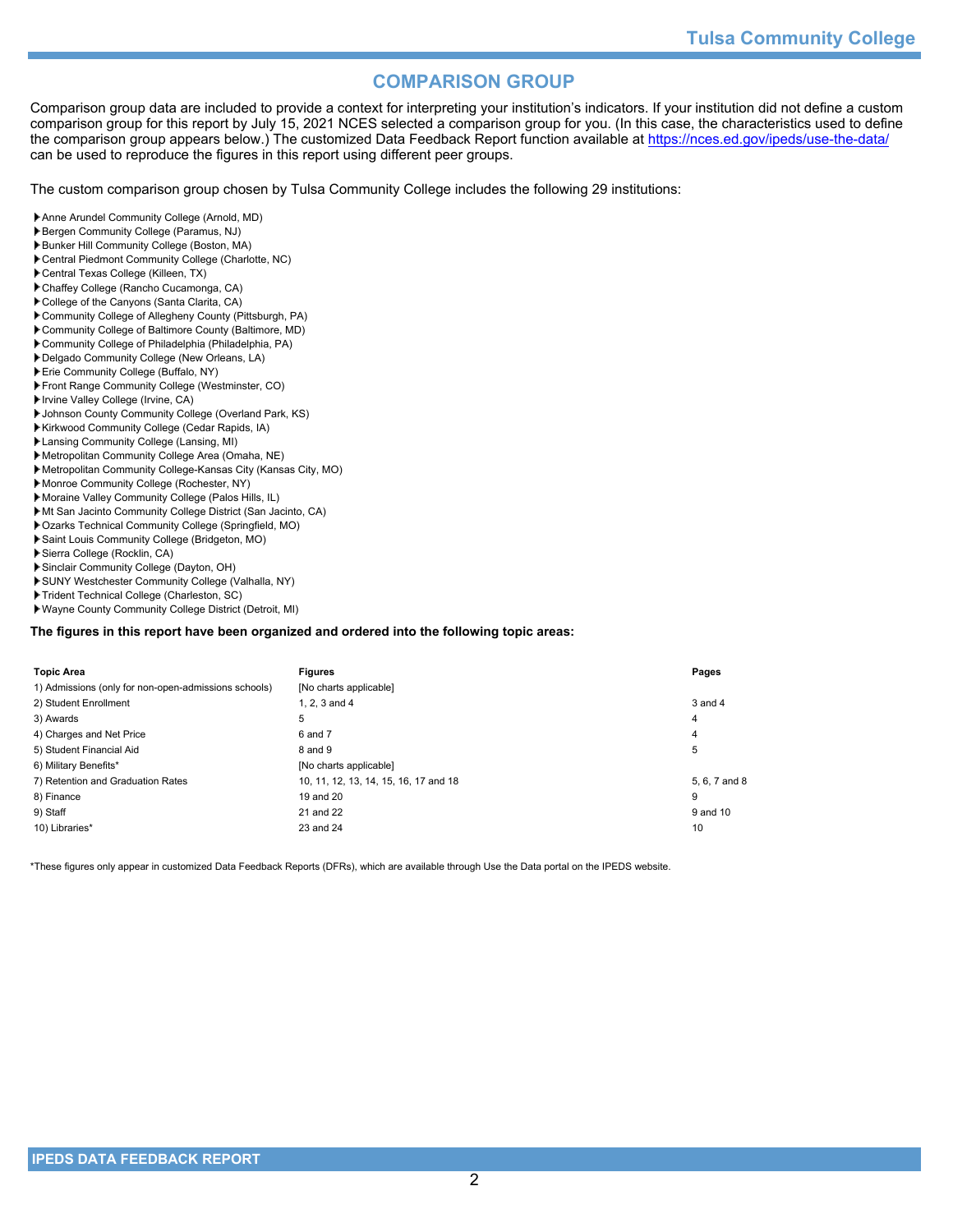



NOTE: For more information about disaggregation of data by race and ethnicity, see the Methodological Notes. Median values for the comparison group will not add to 100%. See 'Use of Median Values for Comparison Group' for how median values are determined. N is the number of institutions in the comparison group. SOURCE: U.S. Department of Education, National Center for Education Statistics, Integrated Postsecondary Education Data System (IPEDS): Spring 2021, Fall Enrollment component.

#### **Figure 2. 12-month FTE enrollment, total unduplicated headcount, full- and part-time undergraduate headcount (2019-20) and total fall enrollment, full-time and part-time undergraduate fall enrollment (Fall 2020)**

## **Figure 3. Percent of students enrolled in distance education courses, by amount of distance education: Fall 2020**

![](_page_2_Figure_6.jpeg)

NOTE: For details on calculating full-time equivalent (FTE) enrollment, see Calculating FTE in the Methodological Notes. Total headcount, FTE, and full- and part-time fall enrollment include both undergraduate and postbaccalaureate students, when applicable. N is the number of institutions in the comparison group.

SOURCE: U.S. Department of Education, National Center for Education Statistics, Integrated Postsecondary Education Data System (IPEDS): Fall 2020, 12-month Enrollment component and Spring 2021, Fall Enrollment component.

![](_page_2_Figure_9.jpeg)

NOTE: N is the number of institutions in the comparison group.

SOURCE: U.S. Department of Education, National Center for Education Statistics, Integrated Postsecondary Education Data System (IPEDS): Spring 2021, Fall Enrollment component.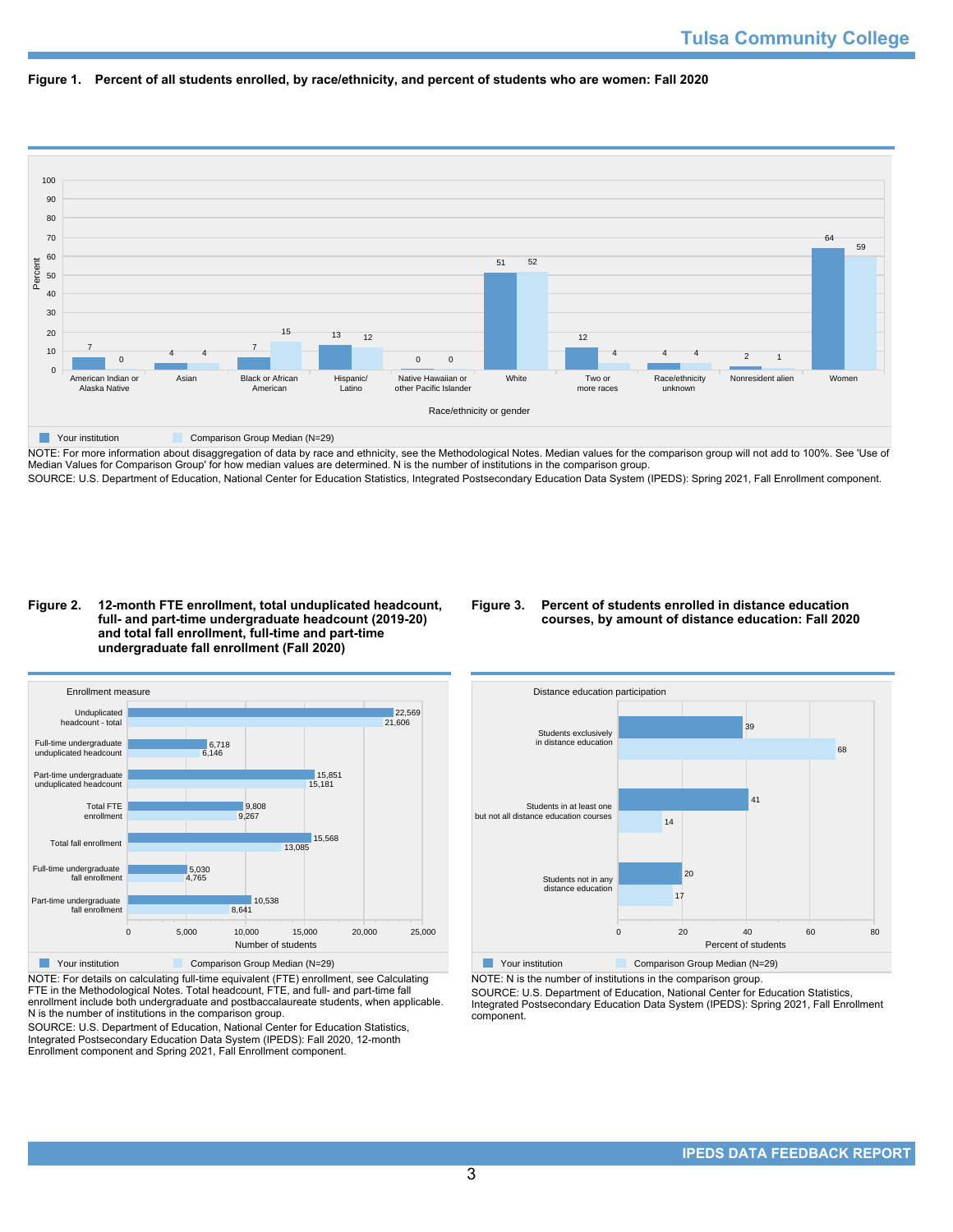**Figure 4. Percent of students enrolled in distance education courses, by amount of distance education and student level: 2019-20**

# Distance education participation 0 10 20 30 40 50 60 70 80 90 100 Percent Students not in any distance education Students in at least one but not all distance education courses Students exclusively in distance education 49 45  $29$ 36 18 19 **The Comparison Group Median (N=29)** Comparison Group Median (N=29)

NOTE: N is the number of institutions in the comparison group. SOURCE: U.S. Department of Education, National Center for Education Statistics, Integrated Postsecondary Education Data System (IPEDS): Fall 2020, 12-month Enrollment component.

#### **Figure 5. Number of subbaccalaureate degrees and certificates awarded, by level: 2019-20**

![](_page_3_Figure_5.jpeg)

NOTE: N is the number of institutions in the comparison group. SOURCE: U.S. Department of Education, National Center for Education Statistics, Integrated Postsecondary Education Data System (IPEDS): Fall 2020, Completions component.

#### **Figure 6. Tuition and required fees for full-time, first-time degree/certificate-seeking undergraduates: Academic years 2017-18 to 2020-21**

![](_page_3_Figure_8.jpeg)

NOTE: The tuition and required fees shown here are the lowest reported from the categories of in-district, in-state, and out-of-state. N is the number of institutions in the comparison group.

SOURCE: U.S. Department of Education, National Center for Education Statistics, Integrated Postsecondary Education Data System (IPEDS): Fall 2020, Institutional Characteristics component.

#### **Figure 7. Average net price of attendance for full-time, first-time degree/certificate-seeking undergraduate students, who were awarded grant or scholarship aid: 2017-18 to 2019- 20**

![](_page_3_Figure_12.jpeg)

NOTE: Average net price is for full-time, first-time degree/certificate-seeking undergraduate students and is generated by subtracting the average amount of federal, state/local government, and institutional grant and scholarship awarded aid from the total cost of attendance. Total cost of attendance is the sum of published tuition and required fees (lower of in-district or in-state for public institutions), books and supplies, and the weighted average of room and board and other expenses. For details, see the Methodological Notes. N is the number of institutions in the comparison group. SOURCE: U.S. Department of Education, National Center for Education Statistics, Integrated Postsecondary Education Data System (IPEDS): Fall 2020, Institutional Characteristics component and Winter 2020-21, Student Financial Aid component.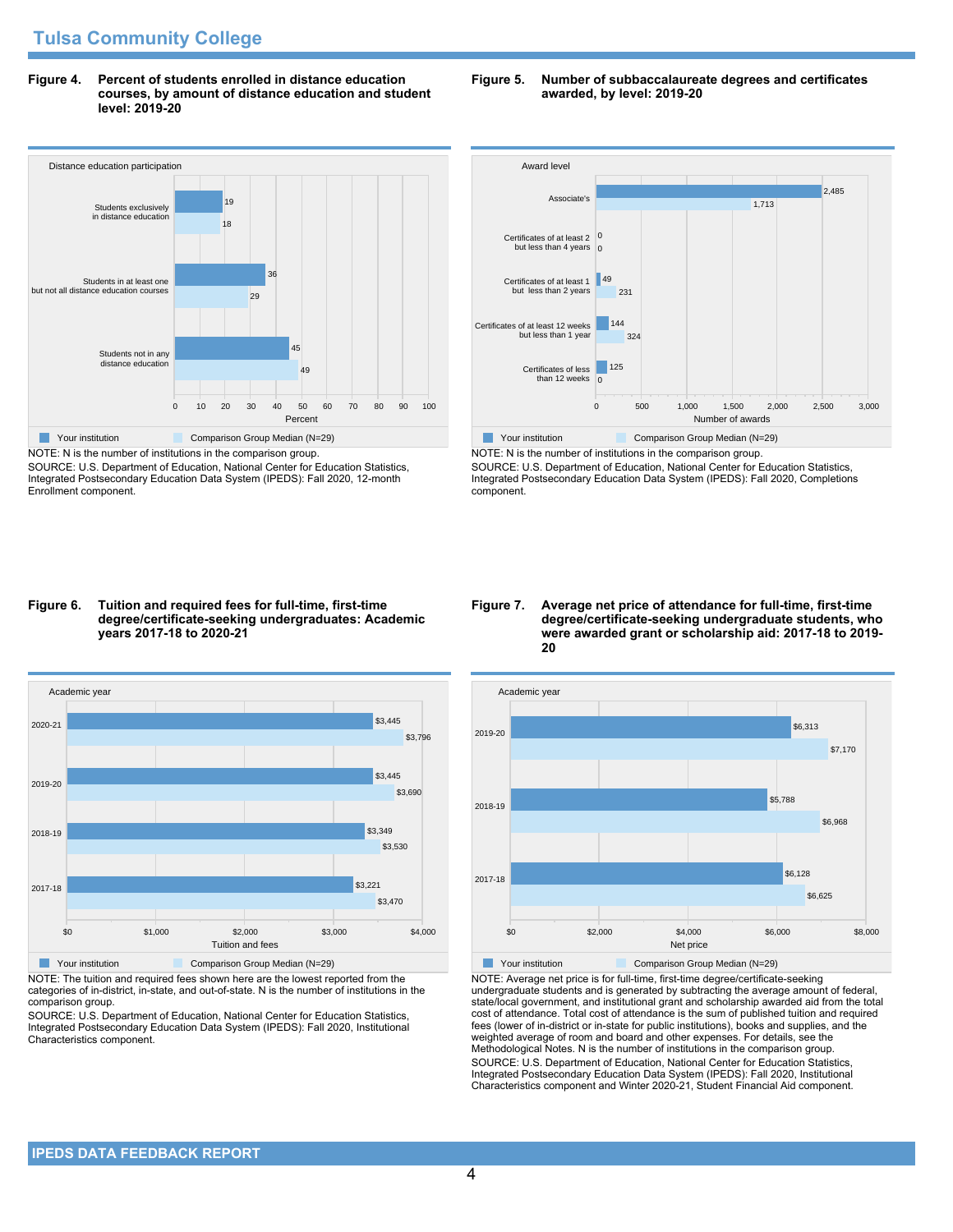**Figure 8. Percent of full-time, first-time degree/certificate-seeking undergraduate students who were awarded grant or scholarship aid, or loans, by type of aid: 2019-20**

![](_page_4_Figure_2.jpeg)

NOTE: Any grant aid above includes grant or scholarship aid awarded from the federal government, state/local government, or the institution. Federal grants include Federal Pell grants and other federal grants. Any loans include federal loans and other loans awarded to students. For details on how students are counted for financial aid reporting, see Cohort Determination in the Methodological Notes. N is the number of institutions in the comparison group.

SOURCE: U.S. Department of Education, National Center for Education Statistics, Integrated Postsecondary Education Data System (IPEDS): Winter 2020-21, Student Financial Aid component.

![](_page_4_Figure_5.jpeg)

![](_page_4_Figure_6.jpeg)

NOTE: Retention rates are measured from the fall of first enrollment to the following fall. Academic reporting institutions report retention data for the Fall 2019 cohort of students who are still enrolled as of the institution's official fall reporting date or as of October 15, 2020. Program reporters determine the cohort with enrollment any time between August 1 - October 31, 2019 and retention based on August 1, 2020.

SOURCE: U.S. Department of Education, National Center for Education Statistics, Integrated Postsecondary Education Data System (IPEDS): Spring 2021, Fall Enrollment component.

#### **Figure 9. Average amounts of awarded grant or scholarship aid, or loans awarded to full-time, first-time degree/certificateseeking undergraduate students, by type of aid: 2019-20**

![](_page_4_Figure_10.jpeg)

NOTE: Any grant aid above includes grant or scholarship aid awarded from the federal government, state/local government, or the institution. Federal grants include Federal Pell grants and other federal grants. Any loans include federal loans and other loans awarded to students. Average amounts of aid were calculated by dividing the total aid awarded by the unduplicated count of recipients at each institution. N is the number of institutions in the comparison group.

SOURCE: U.S. Department of Education, National Center for Education Statistics, Integrated Postsecondary Education Data System (IPEDS): Winter 2020-21, Student Financial Aid component.

#### **Figure 11. Graduation and transfer-out rates of full-time, first-time degree/certificate-seeking undergraduates within 150% of normal time to program completion: 2017 cohort**

![](_page_4_Figure_14.jpeg)

NOTE: Graduation rate cohort includes all full-time, first-time degree/certificate-seeking undergraduate students. Graduation and transfer-out rates are the Student Right-to-Know rates. Only institutions with mission to prepare students to transfer are required to report transfer out. For more details, see the Methodological Notes. N is the number of institutions in the comparison group.

SOURCE: U.S. Department of Education, National Center for Education Statistics, Integrated Postsecondary Education Data System (IPEDS): Winter 2020-21, Graduation Rates component.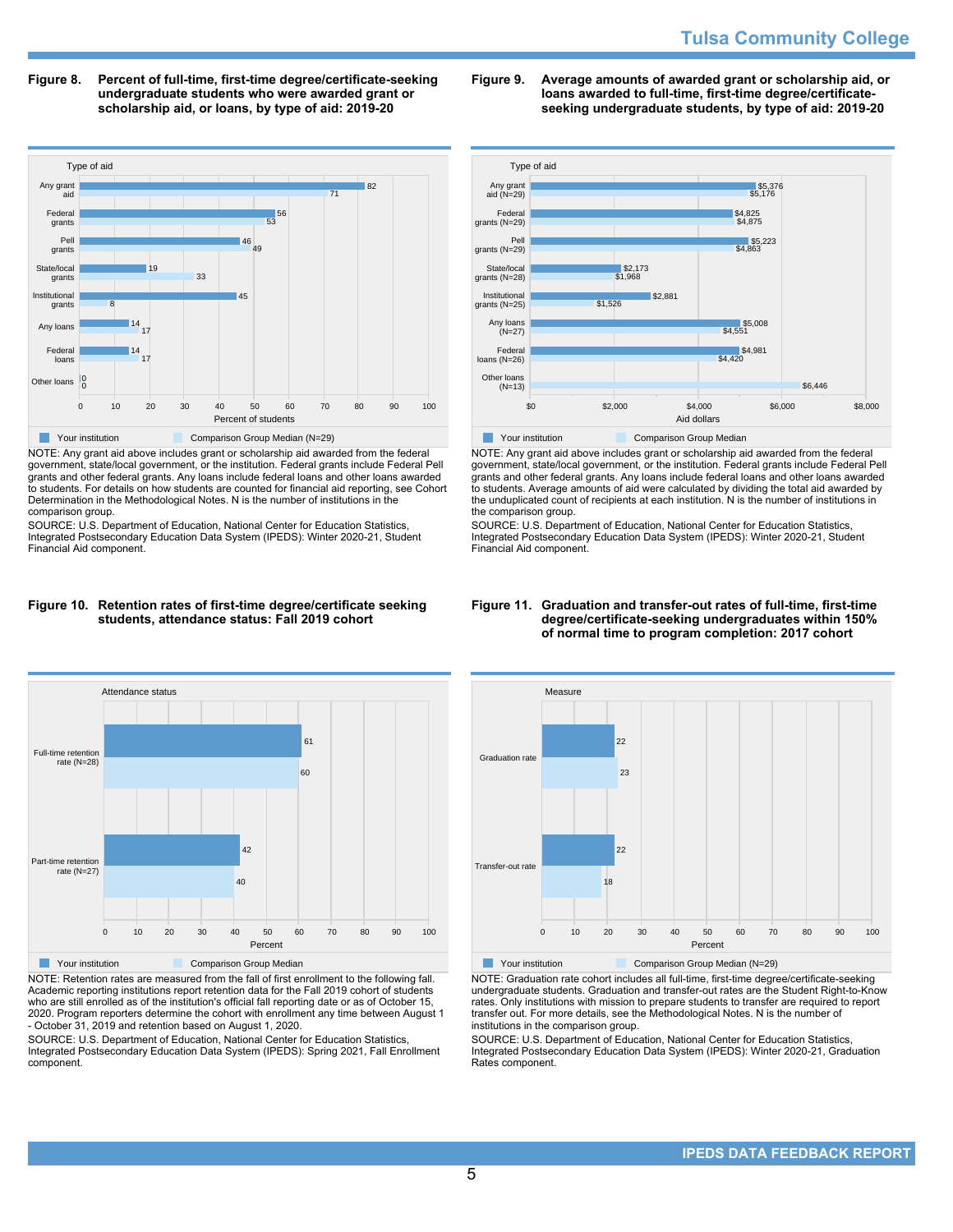**Figure 12. Graduation rates of full-time, first-time degree/certificate-seeking undergraduates within 150% of normal time to program completion, by race/ethnicity: 2017 cohort**

![](_page_5_Figure_2.jpeg)

NOTE: For more information about disaggregation of data by race and ethnicity, see the Methodological Notes. The graduation rates are the Student Right-to-Know (SRK) rates. Median values for the comparison group will not add to 100%. N is the number of institutions in the comparison group.

SOURCE: U.S. Department of Education, National Center for Education Statistics, Integrated Postsecondary Education Data System (IPEDS): Winter 2020-21, Graduation Rates component.

#### **Figure 13. Graduation rates of full-time, first-time degree/certificateseeking undergraduates within 150% of normal time to program completion, by type of aid: 2017 cohort**

#### **Figure 14. Graduation rates of full-time, first-time degree/certificateseeking undergraduates within normal time, and 150% and 200% of normal time to program completion: 2016 cohort**

![](_page_5_Figure_7.jpeg)

NOTE: Graduation rate cohort includes all full-time, first-time degree/certificate-seeking undergraduate students. Data were collected on those students, who at entry of the cohort, were awarded a Pell Grant and students who were awarded a Subsidized Stafford loan, but did not receive a Pell Grant. Graduation rates are the Student Right-to-Know rates. For more details, see the Methodological Notes. N is the number of institutions in the comparison group.

SOURCE: U.S. Department of Education, National Center for Education Statistics, Integrated Postsecondary Education Data System (IPEDS): Winter 2020-21, Graduation Rates component.

![](_page_5_Figure_10.jpeg)

NOTE: The 150% graduation rate is the Student Right-to-Know (SRK) rates; the Normal time and 200% rates are calculated using the same methodology. For details, see the Methodological Notes. N is the number of institutions in the comparison group. SOURCE: U.S. Department of Education, National Center for Education Statistics, Integrated Postsecondary Education Data System (IPEDS): Winter 2020-21, 200% Graduation Rates component.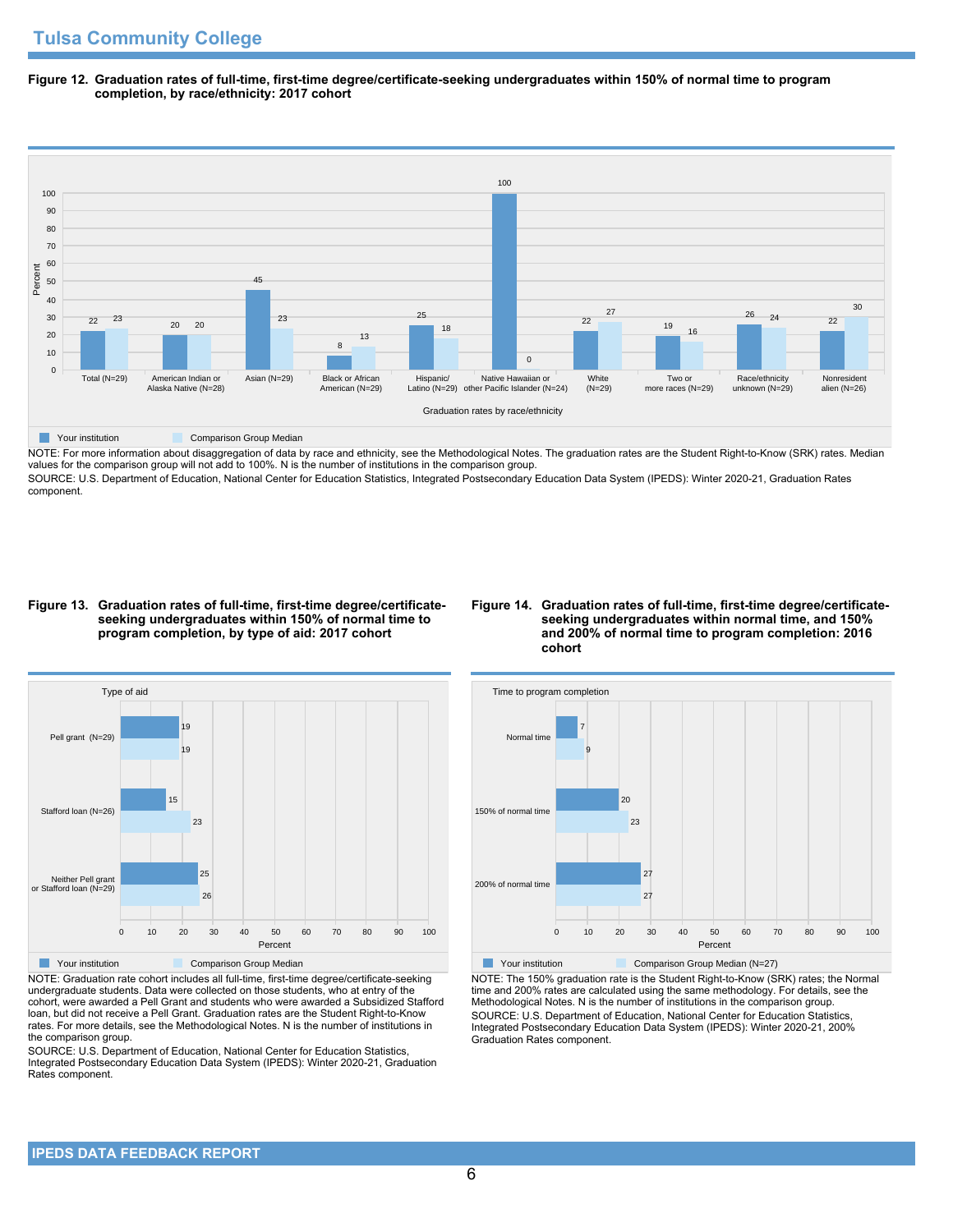#### **Figure 15. Award and enrollment rates of first-time, full-time, degree/certificate-seeking undergraduates after 8 years of entry, by Pell status: 2012-13 cohort**

![](_page_6_Figure_2.jpeg)

NOTE: Award measures are based on the highest award received after 8 years of entry and enrollment measures are based on students who did not receive an award after 8 years of entry. Student cohorts (i.e., First-time, full-time; First-time, part-time; Non-first-time, full-time; and Non-first-time, part-time) are degree/certificate-seeking undergraduate students who entered the institution between July 1, 2012-June 30, 2013. Pell recipients are students with demonstrated financial need. For more details, see the Methodological Notes. N is the number of institutions in the comparison group. Medians are not reported for comparison groups with less than three values.

SOURCE: U.S. Department of Education, National Center for Education Statistics, Integrated Postsecondary Education Data System (IPEDS): Winter 2020-21, Outcome Measures component.

#### **Figure 16. Award and enrollment rates of first-time, part-time, degree/certificate-seeking undergraduates after 8 years of entry, by Pell status: 2012-13 cohort**

![](_page_6_Figure_6.jpeg)

NOTE: Award measures are based on the highest award received after 8 years of entry and enrollment measures are based on students who did not receive an award after 8 years of entry. Student cohorts (i.e., First-time, full-time; First-time, part-time; Non-first-time, full-time; and Non-first-time, part-time) are degree/certificate-seeking undergraduate students who entered the institution between July 1, 2012-June 30, 2013. Pell recipients are students with demonstrated financial need. For more details, see the Methodological Notes. N is the number of institutions in the comparison group. Medians are not reported for comparison groups with less than three values. SOURCE: U.S. Department of Education, National Center for Education Statistics, Integrated Postsecondary Education Data System (IPEDS): Winter 2020-21, Outcome Measures component.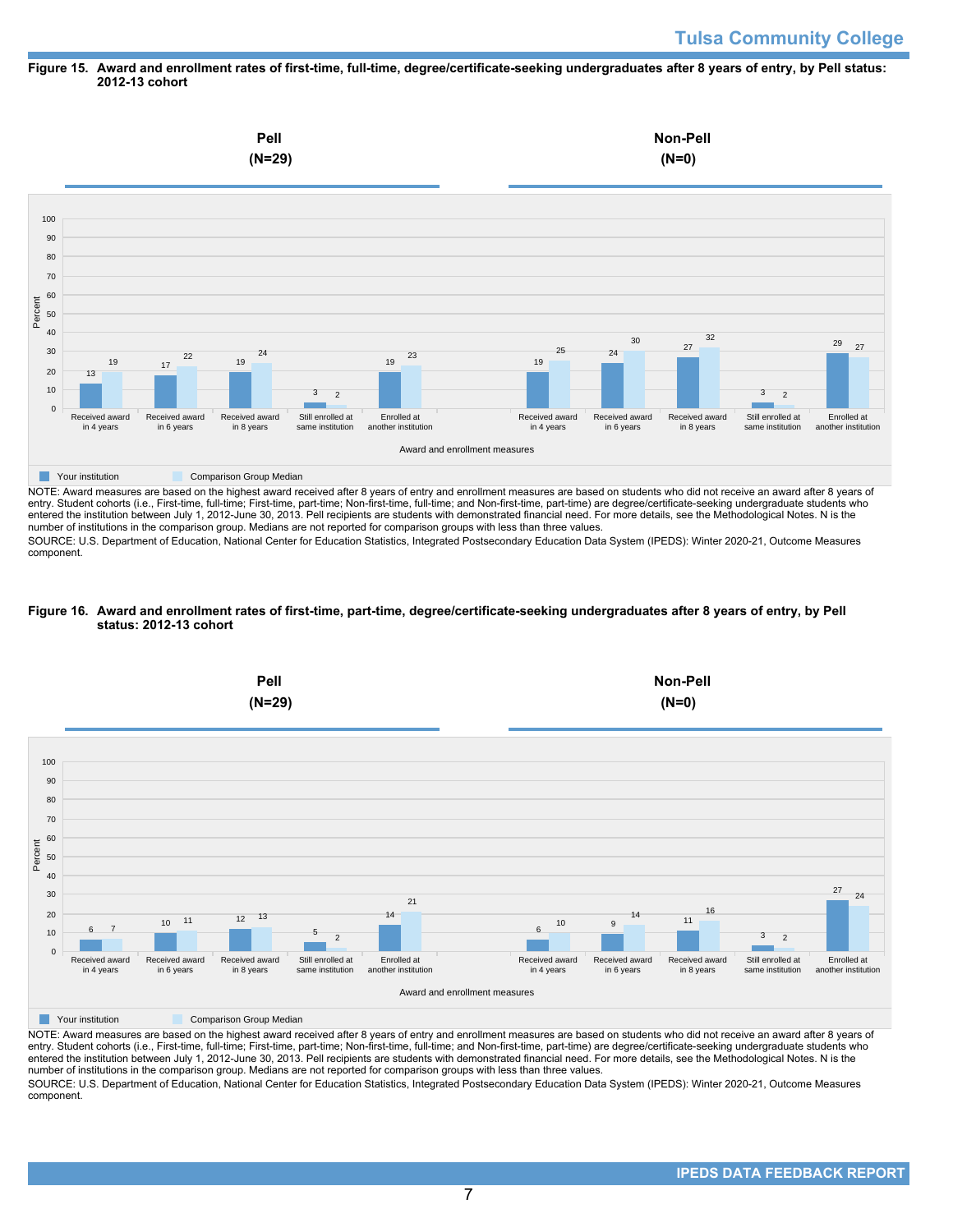# **Tulsa Community College**

#### **Figure 17. Award and enrollment rates of non-first-time, full-time, degree/certificate-seeking undergraduates after 8 years of entry, by Pell status: 2012-13 cohort**

![](_page_7_Figure_2.jpeg)

NOTE: Award measures are based on the highest award received after 8 years of entry and enrollment measures are based on students who did not receive an award after 8 years of entry. Student cohorts (i.e., First-time, full-time; First-time, part-time; Non-first-time, full-time; and Non-first-time, part-time) are degree/certificate-seeking undergraduate students who entered the institution between July 1, 2012-June 30, 2013. Pell recipients are students with demonstrated financial need. For more details, see the Methodological Notes. N is the number of institutions in the comparison group. Medians are not reported for comparison groups with less than three values.

SOURCE: U.S. Department of Education, National Center for Education Statistics, Integrated Postsecondary Education Data System (IPEDS): Winter 2020-21, Outcome Measures component.

## **Figure 18. Award and enrollment rates of non-first-time, part-time, degree/certificate-seeking undergraduates after 8 years of entry, by Pell status: 2012-13 cohort**

![](_page_7_Figure_6.jpeg)

NOTE: Award measures are based on the highest award received after 8 years of entry and enrollment measures are based on students who did not receive an award after 8 years of entry. Student cohorts (i.e., First-time, full-time; First-time, part-time; Non-first-time, full-time; and Non-first-time, part-time) are degree/certificate-seeking undergraduate students who entered the institution between July 1, 2012-June 30, 2013. Pell recipients are students with demonstrated financial need. For more details, see the Methodological Notes. N is the number of institutions in the comparison group. Medians are not reported for comparison groups with less than three values. SOURCE: U.S. Department of Education, National Center for Education Statistics, Integrated Postsecondary Education Data System (IPEDS): Winter 2020-21, Outcome Measures component.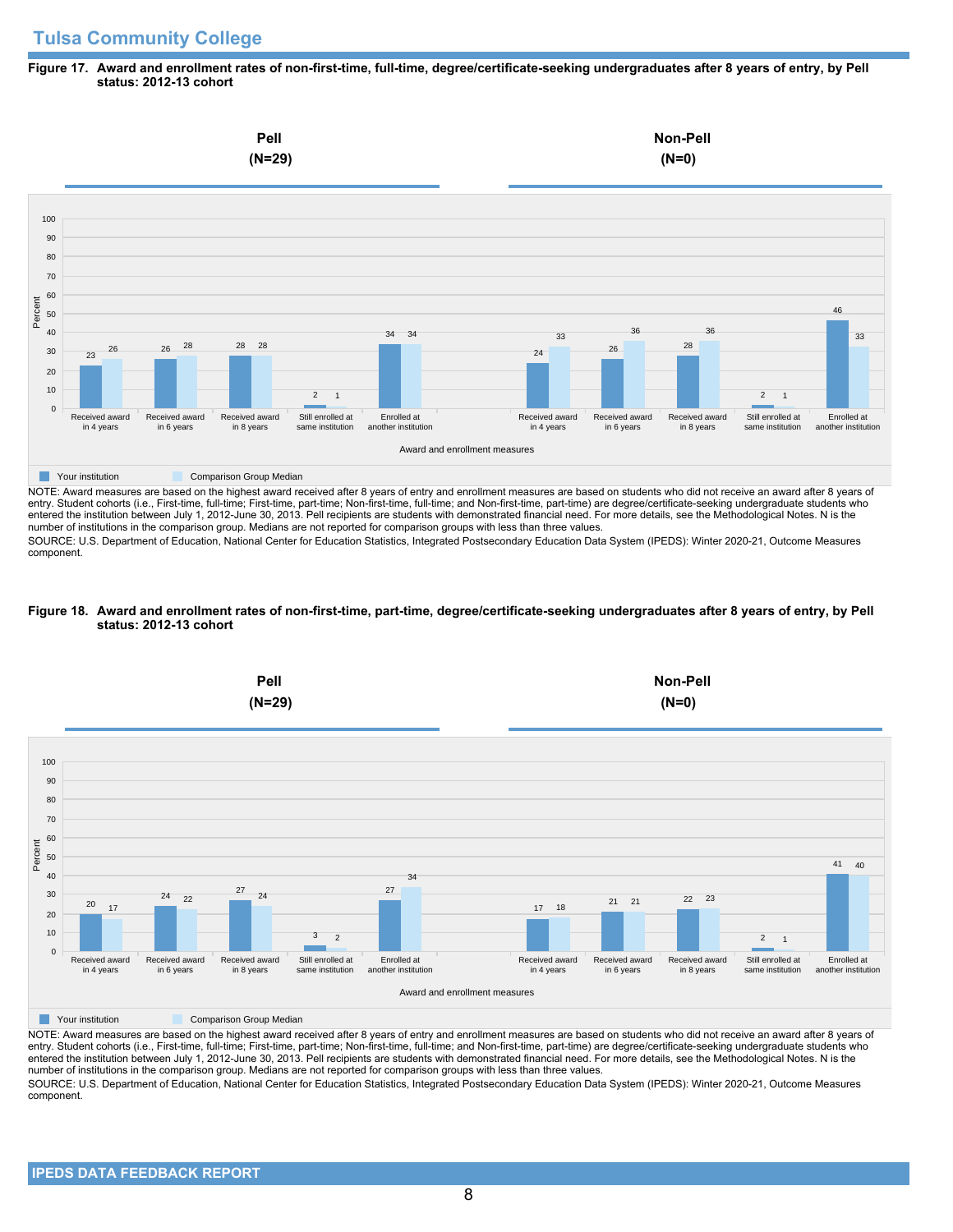**Tulsa Community College** 

**Figure 19. Percent distribution of core revenues, by source: Fiscal year 2020**

**Figure 20. Core expenses per FTE enrollment, by function: Fiscal year 2020**

![](_page_8_Figure_3.jpeg)

NOTE: The comparison group median is based on those members of the comparison group that report finance data using the same accounting standards as the comparison institution. For more information, see the Methodological Notes. N is the number of institutions in the comparison group.

SOURCE: U.S. Department of Education, National Center for Education Statistics, Integrated Postsecondary Education Data System (IPEDS): Spring 2021, Finance component.

![](_page_8_Figure_6.jpeg)

NOTE: Expenses per full-time equivalent (FTE) enrollment, particularly instruction, may be inflated because finance data includes all core expenses while FTE reflects credit activity only. For details on calculating FTE enrollment and a detailed definition of core expenses, see the Methodological Notes. N is the number of institutions in the comparison group. SOURCE: U.S. Department of Education, National Center for Education Statistics, Integrated Postsecondary Education Data System (IPEDS): Fall 2020, 12-month Enrollment component and Spring 2021, Finance component.

## **Figure 21. Full-time equivalent staff, by occupational category: Fall 2020**

![](_page_8_Figure_9.jpeg)

**The Comparison Group Median (N=29)** Comparison Group Median (N=29)

NOTE: Graduate assistants are not included. For calculation details, see the Methodological Notes. N is the number of institutions in the comparison group. SOURCE: U.S. Department of Education, National Center for Education Statistics, Integrated Postsecondary Education Data System (IPEDS): Spring 2021, Human Resources component.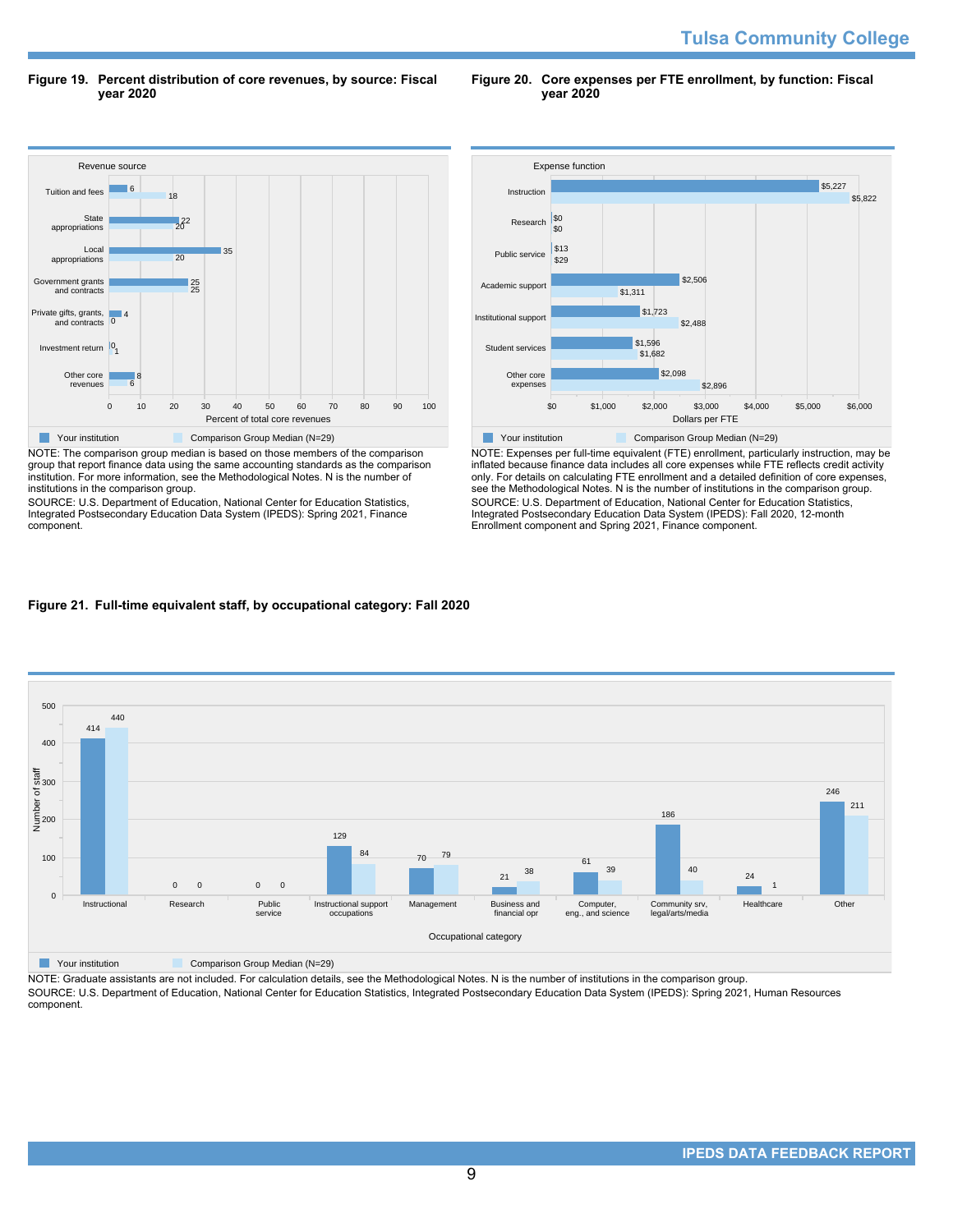**Figure 22. Average salaries of full-time instructional non-medical staff equated to 9-months worked, by academic rank: Academic year 2020-21**

![](_page_9_Figure_2.jpeg)

NOTE: See Methodology Notes for more details on average salary. N is the number of institutions in the comparison group.

SOURCE: U.S. Department of Education, National Center for Education Statistics, Integrated Postsecondary Education Data System (IPEDS): Spring 2021, Human Resources component.

#### **Figure 23. Percent distribution of library collection, by material type: Fiscal Year 2020**

![](_page_9_Figure_6.jpeg)

NOTE: N is the number of institutions in the comparison group. SOURCE: U.S. Department of Education, National Center for Education Statistics, Integrated Postsecondary Education Data System (IPEDS): Spring 2021, Academic Libraries component.

## **Figure 24. Percent distribution of library expenses, by function: Fiscal Year 2020**

![](_page_9_Figure_9.jpeg)

NOTE: N is the number of institutions in the comparison group.

SOURCE: U.S. Department of Education, National Center for Education Statistics, Integrated Postsecondary Education Data System (IPEDS): Spring 2021, Academic Libraries component.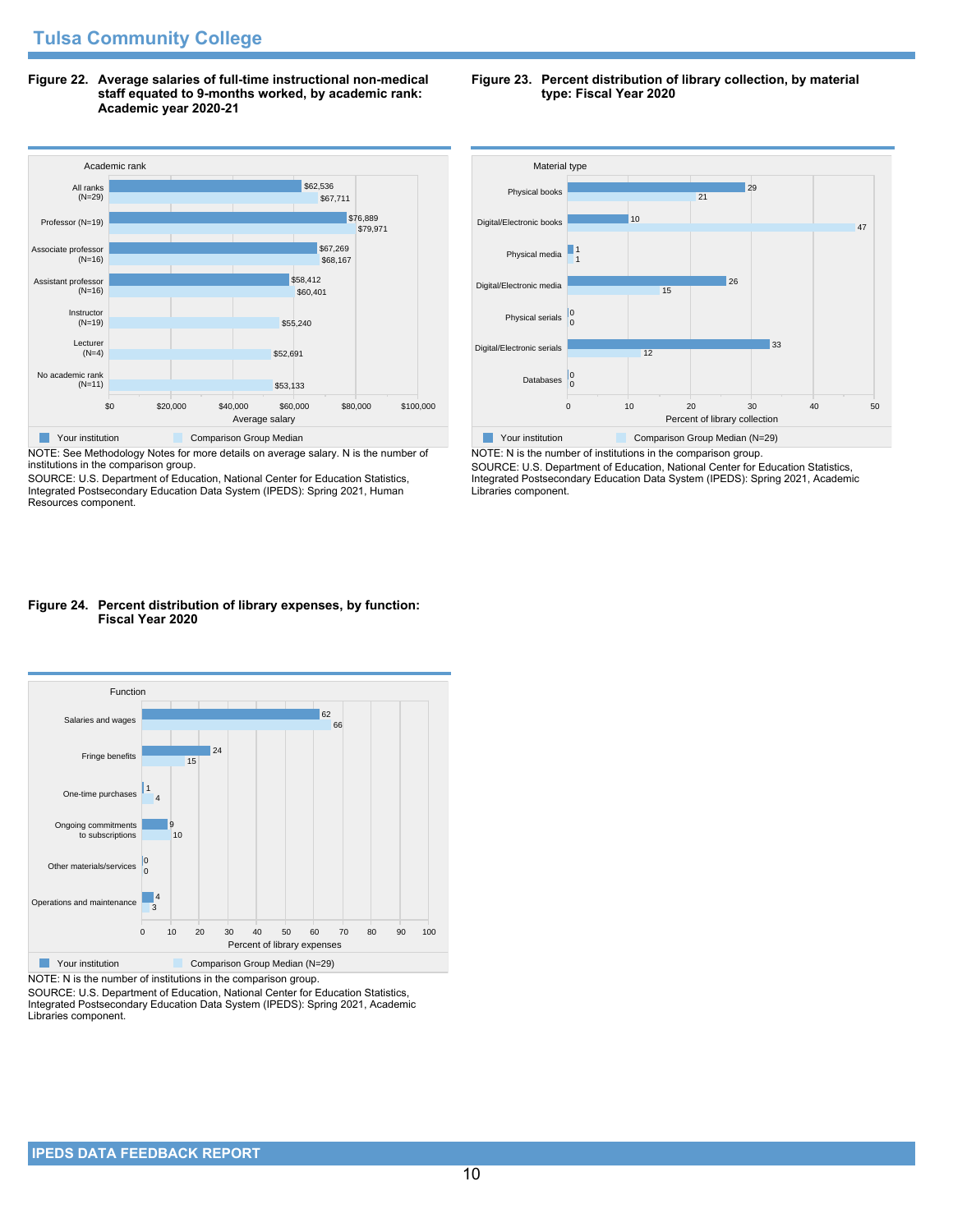# **METHODOLOGICAL NOTES**

## **Overview**

This report is based on data supplied by institutions to IPEDS during 2020-21 data collection year. Response rates exceeded 99% for most surveys. IPEDS data release memos at https://nces.ed.gov/ipeds/use-the-data/survey-components provide an overview of the number of institutions responding to the survey components. Furthermore, data used in this report are provisional level and may be revised for a limited time through the IPEDS Prior Year Revision system.

## **Use of Median Values for Comparison Group**

This report compares your institution's data to the median value for the comparison group for each indicator shown in the figure. If more than one indicator is present in a figure, the median values are determined separately for each indicator. Medians are not displayed for comparison groups with fewer than three values. Where percentage distributions are presented, median values may not add to 100%. To access all the data used to create the figures included in this report, go to 'Use the Data' portal on the IPEDS website at this provided link (https://nces.ed.gov/ipeds).

#### **Missing Indicators**

If a indicator is not reported for your institution, the omission indicates that the indicator is not relevant to your institution and the data were not collected. Not all notes may be applicable to your report.

#### **Use of Imputed Data**

All IPEDS data are subject to imputation for total (institutional) and partial (item) nonresponse. If necessary, imputed values were used to prepare your report.

#### **Data Confidentiality**

IPEDS data are not collected under a pledge of confidentiality.

## **Disaggregation of Data by Race/Ethnicity**

When applicable, some indicators are disaggregated by race/ethnicity. Data disaggregated by race/ethnicity have been reported using the 1997 Office of Management and Budget categories. Detailed information about the race/ethnicity categories can be found at https://nces.ed.gov/ipeds/Section/Resources.

#### **Cohort Determination for Reporting Student Financial Aid, Graduation Rates, and Outcome Measures**

Student cohorts for reporting Student Financial Aid and Graduation Rates data are based on the reporting type of the institution. For institutions that report based on an academic year (those operating on standard academic terms), student counts and cohorts are based on fall term data. Student counts and cohorts for program reporters (those that do not operate on standard academic terms) are based on unduplicated counts of students enrolled during a full 12-month period.

Student cohorts for reporting Outcome Measures are based on a full-year cohort from July 1-June 30 for all degree-granting institutions.

# **DESCRIPTION OF INDICATORS USED IN THE FIGURES**

## **Admissions (only for non-open-admissions schools)**

#### *Admissions and Test Score Data*

Admissions and test score data are presented only for institutions that do not have an open admission policy, and apply to first-time, degree/certificate-seeking undergraduate students only. Applicants include only those students who fulfilled all requirements for consideration for admission and who were notified of one of the following actions: admission, non-admission, placement on a wait list, or application withdrawn (by applicant or institution). Admitted applicants (admissions) include wait-listed students who were subsequently offered admission. Early decision, early action, and students who began studies during the summer prior to the fall reporting period are included. For customized Data Feedback Reports, test scores are presented only if scores are required for admission.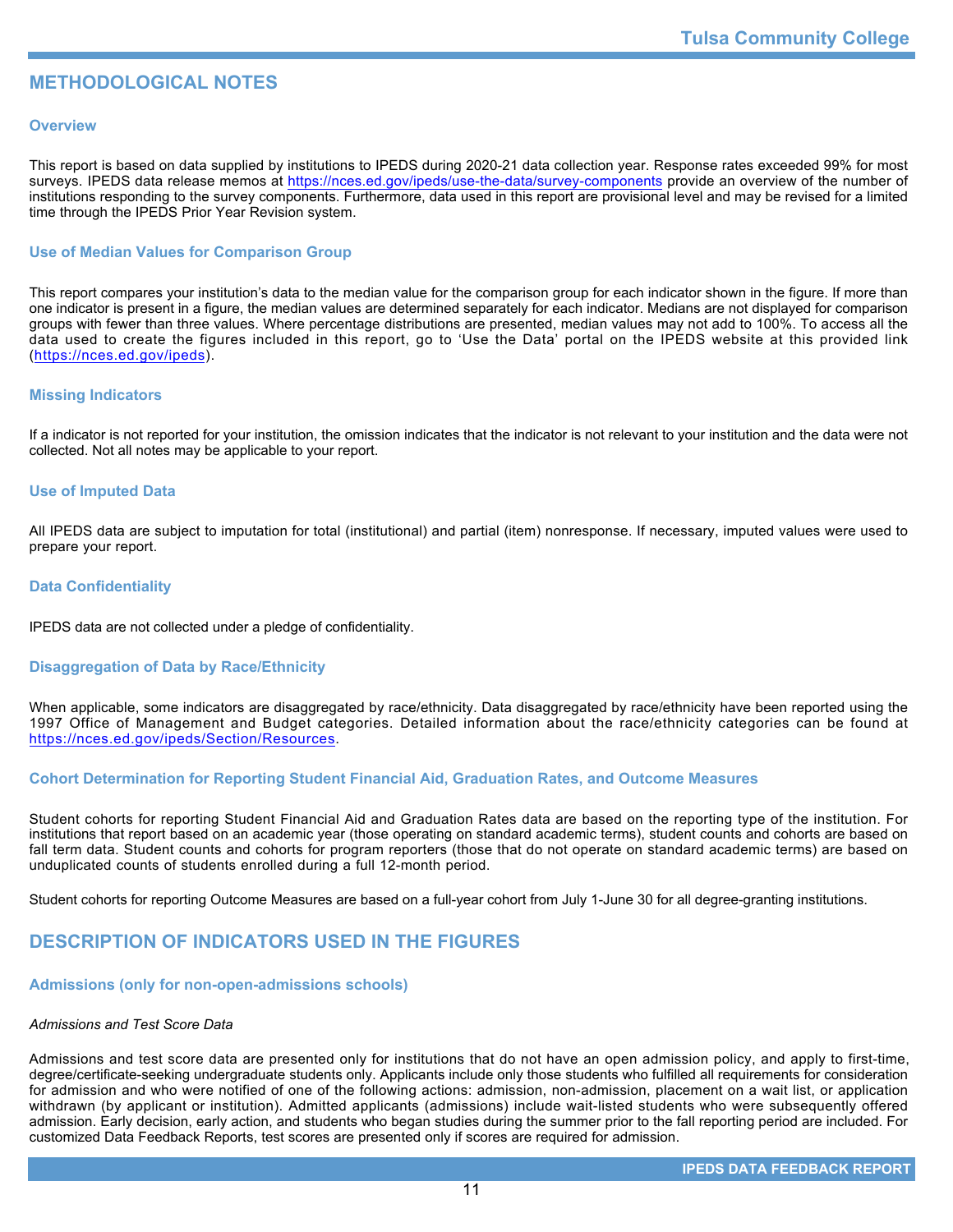## **Student Enrollment**

#### *Enrollment Counts*

12-month Enrollment captures a cumulative unduplicated headcount of enrollment over the full 12-month period beginning July 1 and ending June 30. In contrast, Fall Enrollment captures number of students enrolled on a particular date in the fall. Fall enrollment is often referred to as a "snapshot" of an institution's enrollment at a specific time.

#### *FTE Enrollment*

The full-time equivalent (FTE) enrollment used in this report is the sum of the institution's FTE undergraduate enrollment and FTE graduate enrollment (as calculated from or reported on the 12-month Enrollment component). Undergraduate and graduate FTE are estimated using 12-month instructional activity (credit and/or contact hours). See "Calculation of FTE Students (using instructional activity)" in the IPEDS Glossary at https://surveys.nces.ed.gov/ipeds/VisGlossaryAll.aspx.

#### **Completions**

#### *Completions and Completers*

Completions collects data on undergraduate and graduate completions and completers in a 12-month period. Completions are the counts of postsecondary awards granted where each award reported once but multiple awards may be reported for one recipient. Completers are the counts of students granted postsecondary awards. The count of completers is collected in two ways. The first way counts all completers, while the second way counts completers by award level (e.g., number of associate's completers, number of bachelor's completers).

## **Student Financial Aid**

#### *Financial Aid Recipients and Amounts*

Student Financial Aid collects the counts of undergraduate students awarded different types of financial aid and the total amounts of aid awarded. The average dollar amount of aid awarded is then calculated. In addition, Student Financial Aid collects counts of full-time, first-time undergraduate student awarded aid and amounts of aid, and counts and disbursed amounts for undergraduate and graduate students receiving military education benefits.

#### **Charges and Average Net Price**

#### *Average Institutional Net Price*

IPEDS collects data to calculate average net price at each institution for two groups of undergraduate students: those awarded grant and scholarship aid and those awarded Title IV federal aid.

Average net price is calculated for full-time, first-time degree/certificate-seeking undergraduates who were awarded grant or scholarship aid from the federal government, state/local government, or the institution anytime during the academic year. For public institutions, this includes only students who paid the in-state or in-district tuition rate. Other sources of grant aid are excluded. Average net price is generated by subtracting the average amount of federal, state/local government, and institutional grant and scholarship aid from the total cost of attendance. Total cost of attendance is the sum of published tuition and required fees (lower of in-district or in-state for public institutions), books and supplies, and the weighted average of room and board, and other expenses.

For the purpose of the IPEDS reporting, aid awarded refers to financial aid that was awarded to, and accepted by, a student. This amount may differ from the aid amount that is disbursed to a student.

#### **Retention, Graduation Rates, and Outcome Measures**

#### *Retention Rates*

Retention rates are measures of the rate at which students persist in their educational program at an institution, expressed as a percentage. For four-year institutions, this is the percentage of first-time bachelors (or equivalent) degree-seeking undergraduates from the previous fall who are again enrolled in the current fall. For all other institutions this is the percentage of first-time degree/certificate-seeking students from the previous fall who either re-enrolled or successfully completed their program by the current fall. The full-time retention rate is calculated using the percentage of full-time, first-time degree/certificate-seeking undergraduates, while the part-time rate is calculated using the percentage of part-time, first-time degree/certificate-seeking undergraduates.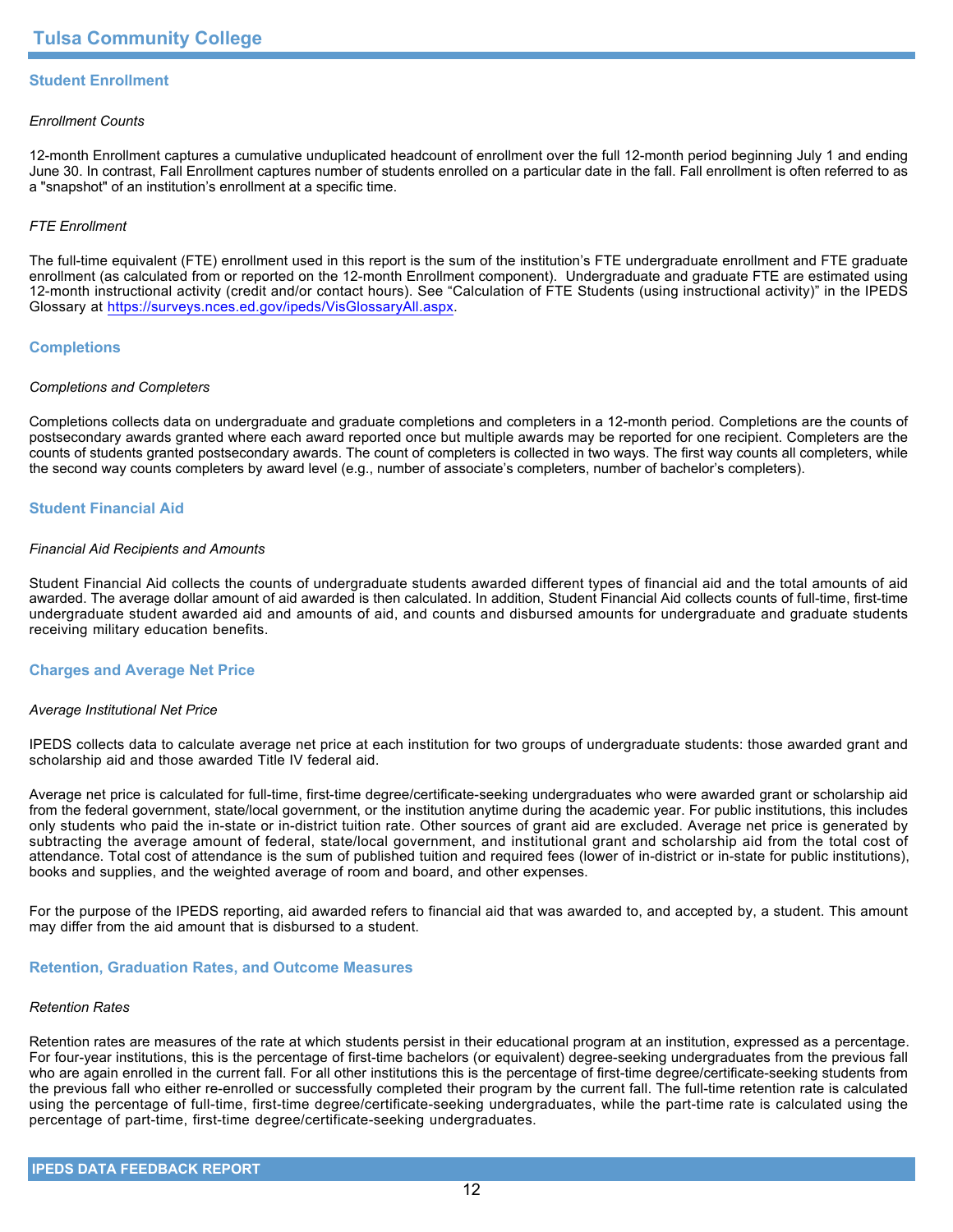#### *Graduation Rates and Transfer-out Rate*

Graduation rates are those developed to satisfy the requirements of the Student Right-to-Know Act and Higher Education Act, as amended, and are defined as the total number of individuals from a given cohort of full-time, first-time degree/certificate-seeking undergraduates who completed a degree or certificate within a given percent of normal time to complete all requirements of the degree or certificate program; divided by the total number of students in the cohort of full-time, first-time degree/certificate-seeking undergraduates minus any allowable exclusions. Institutions are permitted to exclude from the cohort students who died or were totally and permanently disabled; those who left school to serve in the armed forces or were called up to active duty; those who left to serve with a foreign aid service of the federal government, such as the Peace Corps; and those who left to serve on an official church mission.

A further extension of the traditional Graduation Rates (GR) component which carries forward 100% and 150% graduation rates data previously reported in the GR component is the Graduation Rates 200% (GR200) component, which requests information on any additional completers and exclusions from the cohort between 151% and 200% normal time for students to complete all requirements of their program of study.

Transfer-out rate is the total number of students from the cohort who are known to have transferred out of the reporting institution (without earning a degree/award) and subsequently re-enrolled at another institution within the same time period; divided by the same adjusted cohort (initial cohort minus allowable exclusions) as described above. Only institutions with a mission that includes providing substantial preparation for students to enroll in another eligible institution are required to report transfers out.

#### *Outcome Measures Data*

Alternative measures of student success are reported by degree-granting institutions to describe the outcomes of four degree/certificateseeking undergraduate student groups: First-time, full-time (FTFT); First-time, part-time (FTPT); Non-first-time, full-time entering (NFTFT); and Non-first-time, part-time entering (NFTPT). Additionally, each of the four cohorts collects data on two subcohorts: Pell grant recipients and non -Pell grant recipients. These measures provide the 4-year, 6-year, and 8-year award rates (or completions rates) after entering an institution. NCES calculates award rates by dividing a cohort's or subcohort's adjusted cohort into the number of total awards at 4-year, 6-year, and 8year status points.

The initial cohort can be revised and take allowable exclusions resulting in an adjusted cohort. Institutions are permitted to exclude from the initial cohort students who died or were totally and permanently disabled; those who left school to serve in the armed forces or were called up to active duty; those who left to serve with a foreign aid service of the federal government, such as the Peace Corps; and those who left to serve on an official church mission.

The highest award and the type of award (i.e., certificate, Associate's, or Bachelor's) are reported at each status point. For students who did not earn an undergraduate award after 8-years of entry, the enrollment statuses are reported as either still enrolled at the institution, or subsequently transferred out of the institution. Unlike the Graduation Rates data, all institutions must report on a full-year cohort (students entering July 1 of one year to June 30 to the next) and on their transfer out students, regardless if the institution has a mission that provides substantial transfer preparation.

#### **Finance**

#### *Core Revenues*

Core revenues for public institutions reporting under GASB standards include tuition and fees; government (federal, state, and local) appropriations and operating and nonoperating grants/contracts; private gifts, grants, and contracts (private operating grants/contracts plus gifts and contributions from affiliated entities); sales and services of educational activities; investment income; other operating and nonoperating sources; and other revenues and additions (capital appropriations and grants and additions to permanent endowments). "Other core revenues" include federal appropriations, sales and services of educational activities, other operating and nonoperating sources, and other revenues and additions.

Core revenues for private, not-for-profit institutions (and a small number of public institutions) reporting under FASB standards include tuition and fees; government (federal, state, and local) appropriations and grants/contracts; private gifts, grants and contracts (including contributions from affiliated entities); investment return; sales and services of educational activities; and other sources (a generated category of total revenues minus the sum of core and noncore categories on the Finance component). "Other core revenues" include government (federal, state, and local) appropriations, sales and services of educational activities, and other sources.

Core revenues for private, for-profit institutions reporting under FASB standards include tuition and fees; government (federal, state, and local) appropriations and grants/contracts; private grants/ contracts; investment income; sales and services of educational activities; and other sources (a generated category of total revenues minus the sum of core and noncore categories on the Finance component). "Other core revenues" include government (federal, state, and local) appropriations and other sources.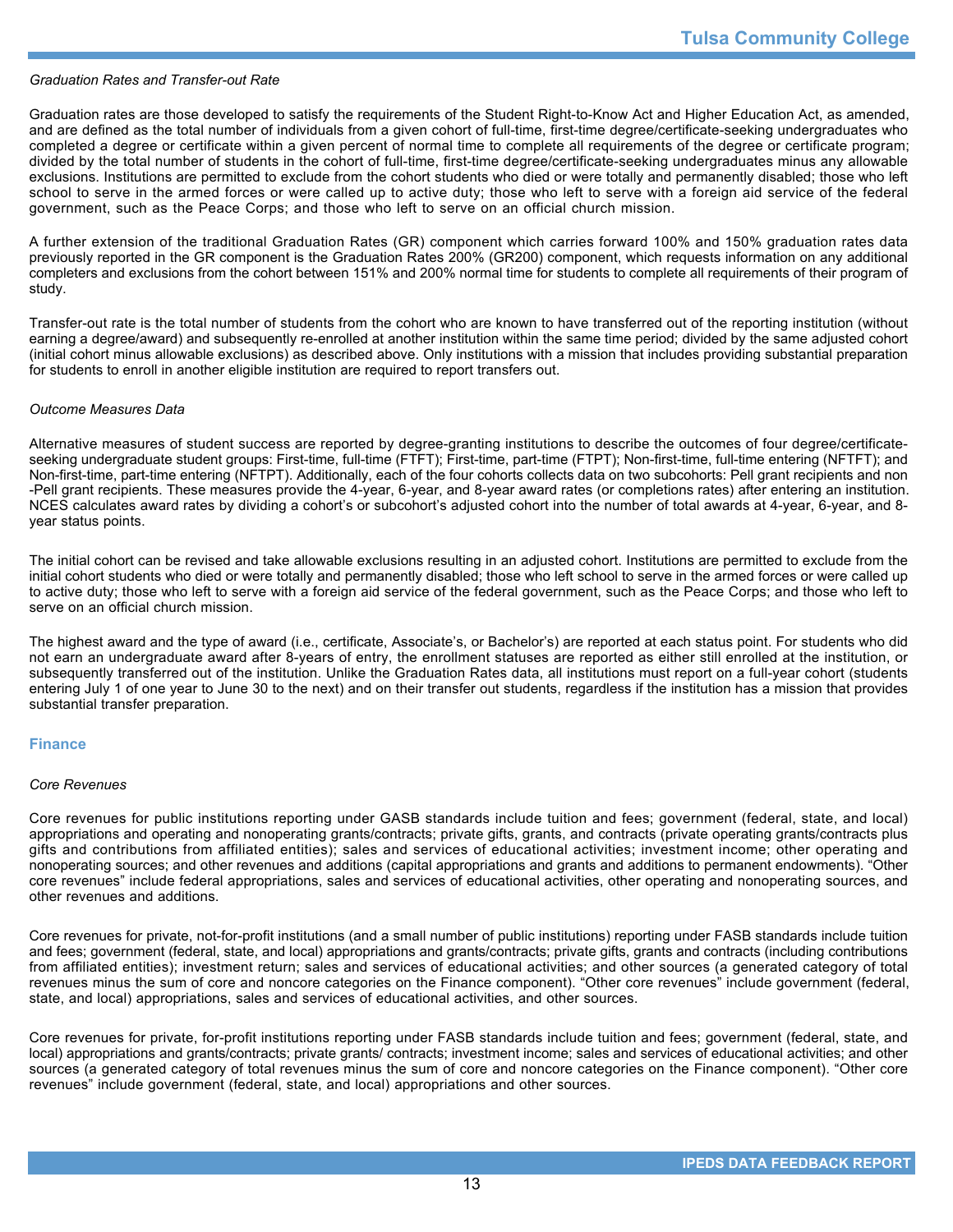At degree-granting institutions, core revenues exclude revenues from auxiliary enterprises (e.g., bookstores and dormitories), hospitals, and independent operations. Non-degree-granting institutions do no report revenue from auxiliary enterprises in a separate category, and thus may include these amounts in the core revenues from other sources.

#### *Core Expenses*

Core expenses include expenses for instruction, research, public service, academic support, student services, institutional support, scholarships and fellowships (GASB) or net grant aid to students (FASB) and other expenses. Core expenses exclude expenses for auxiliary enterprises, hospitals, and independent operations. "Other core expenses" is the sum of grant aid/scholarships and fellowships and other expenses.

#### *Endowment Assets*

Endowment assets, for public institutions under GASB standards, and private, not-for-profit institutions under FASB standards, include gross investments of endowment funds, term endowment funds, and funds functioning as endowment for the institution and any of its foundations and other affiliated organizations. Private, for-profit institutions under FASB do not hold or report endowment assets.

#### *Salaries and Wages*

Salaries and wages for public institutions under GASB standards and private (not-for-profit and for-profit) institutions under FASB standards, include amounts paid as compensation for services to all employees regardless of the duration of service, and amounts made to or on behalf of an individual over and above that received in the form of a salary or wage.

#### **Staff**

#### *FTE Staff*

The full-time-equivalent (FTE) by occupational category is calculated by summing the total number of full-time staff and adding one-third of the total number of part-time staff. Occupational categories include instructional staff, research staff, public service staff, instructional support staff, management staff, and other occupations. Instructional staff are primarily engaged in teaching and do a combination of teaching, research, and/or public service. Research staff are staff whose primary function is research while public service staff are staff whose primary function is public service. Instructional support occupations include archivists, curators, and museum technicians; librarians and media collections specialists; librarian technicians; student and academic affairs and other education services occupations. Other staff include staff in service occupations; sales and related occupations; office and administrative support occupations; natural resources, construction, and maintenance occupations; production, transportation and material moving occupations; and military specific occupations. Graduate assistants are not included.

#### *Equated Instructional Non-Medical Staff Salaries*

Institutions reported the number of full-time nonmedical instructional staff and their salary outlays by academic rank, gender, and the number of months worked (9-, 10-, 11-, and 12-months). Salary outlays for staff who worked 10-, 11-, and 12-months were equated to 9-months of work by multiplying the outlays reported for 10-months by 0.90, the outlays reported for 11 months by 0.818, and the outlays reported for 12 months by 0.75. The equated 10-, 11-, and 12-outlays were then added to the outlays for instructional staff that worked 9-months to generate a total 9-month equated salary outlay. The total 9-month equated outlay was then divided by total number of instructional non-medical staff to determine an equated 9-month average salary. This calculation was done for each academic rank. Salary outlays were not reported for staff that work less than 9-months and were excluded.

#### *Student-to-Faculty Ratio*

Institutions can provide their institution's student-to-faculty ratio (i.e., student-to-instructional staff) for undergraduate programs or follow the NCES guidance in calculating their student-to-faculty ratio, which is as follows: the number of FTE students (using Fall Enrollment survey data) divided by total FTE instructional staff (using the total Primarily instruction + Instruction/research/public service staff reported in Human Resources component and adding any not primarily instructional staff that are teaching a credit course). For this calculation, FTE for students is equal to the number of the full-time students plus one-third the number of part-time students; FTE for instructional staff is similarly calculated. Students in "stand-alone" graduate or professional programs (such as, medicine, law, veterinary, dentistry, social work, or public health) and instructional staff teaching in these programs are excluded from the FTE calculations.